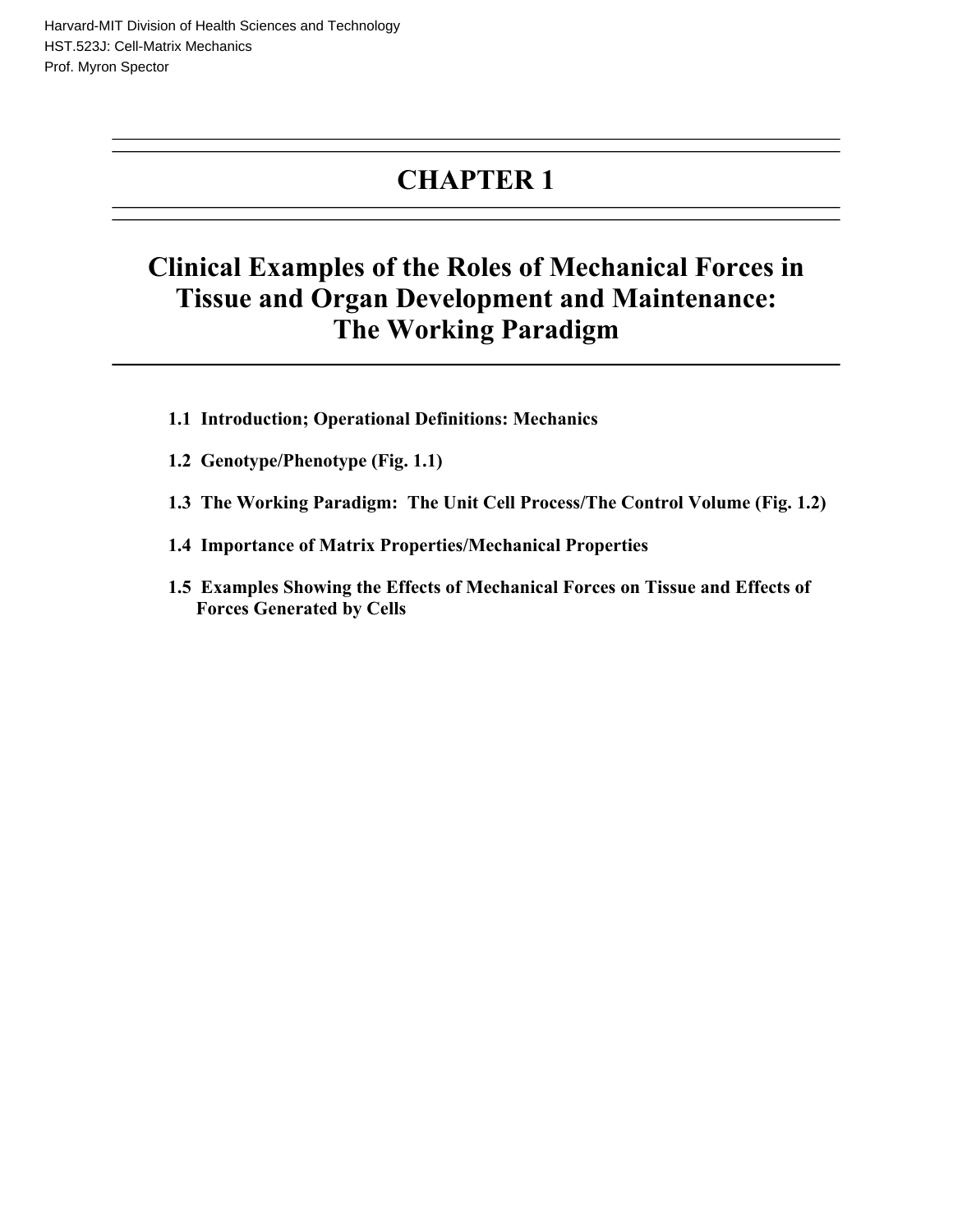#### **1.1 OPERATIONAL DEFINITIONS: MECHANICS**

# **A. Mechanics of Non-Deformable Bodies**

#### **(No deformation of the "body" on which the forces act.)**

#### **1. Statics**

- a. Forces and moments on body no displacement or rotation of the body
- b. Forces cause translation. Moments cause rotation.
- c. Forces are "vectors" having magnitude and direction. Can "resolve" the force vector into "components" in any set of directions.
- d. Moments cause rotation in clockwise or counterclockwise direction. Magnitude calculated by multiplying a force times the distance to the point of rotation (measured on a line perpendicular to the direction of force).
- e. Problems: Given several forces acting on a body determine the magnitude and direction of unknown forces required to keep the body from translating or rotating. Solution: Use the equations that state that the sum of all forces acting on the body equals zero and the sum of all moments equals zero.

#### **2. Dynamics**

- a. Forces on body body moves.
- b. Problems: Given forces on a body determine how it moves. Solution: Use the equations that state that force equals mass times acceleration and momentum equals mass times velocity.

### **3. Kinematics**

- a. No consideration of forces characterize only how a body moves.
- b. Problem: Describe knee rotation.
	- Solution: Use the graphical construction of the "instant centers of rotation."

# **B. Mechanics of Deformable Bodies (Strength of Materials)**

### **(Force causes deformation of the body.)**

### **1. Elasticity**

- a. Stress (force divided by area) is directly proportional to strain (deformation divided by original length).
- b. No permanent deformation; material returns to original shape when force (stress) is removed.
- c. The load (force)-deformation behavior of a material is generally presented as a stressstrain curve.

### **2. Plasticity**

Permanent deformation when the stress is removed.

#### **3. Viscoelasticity**

a. Time-dependent stress-strain behavior. Some materials display fluid-like behavior under certain circumstances of loading and elastic behavior under other loading conditions. Stress is related to the rate of strain (i.e., how fast the body undergoes deformation).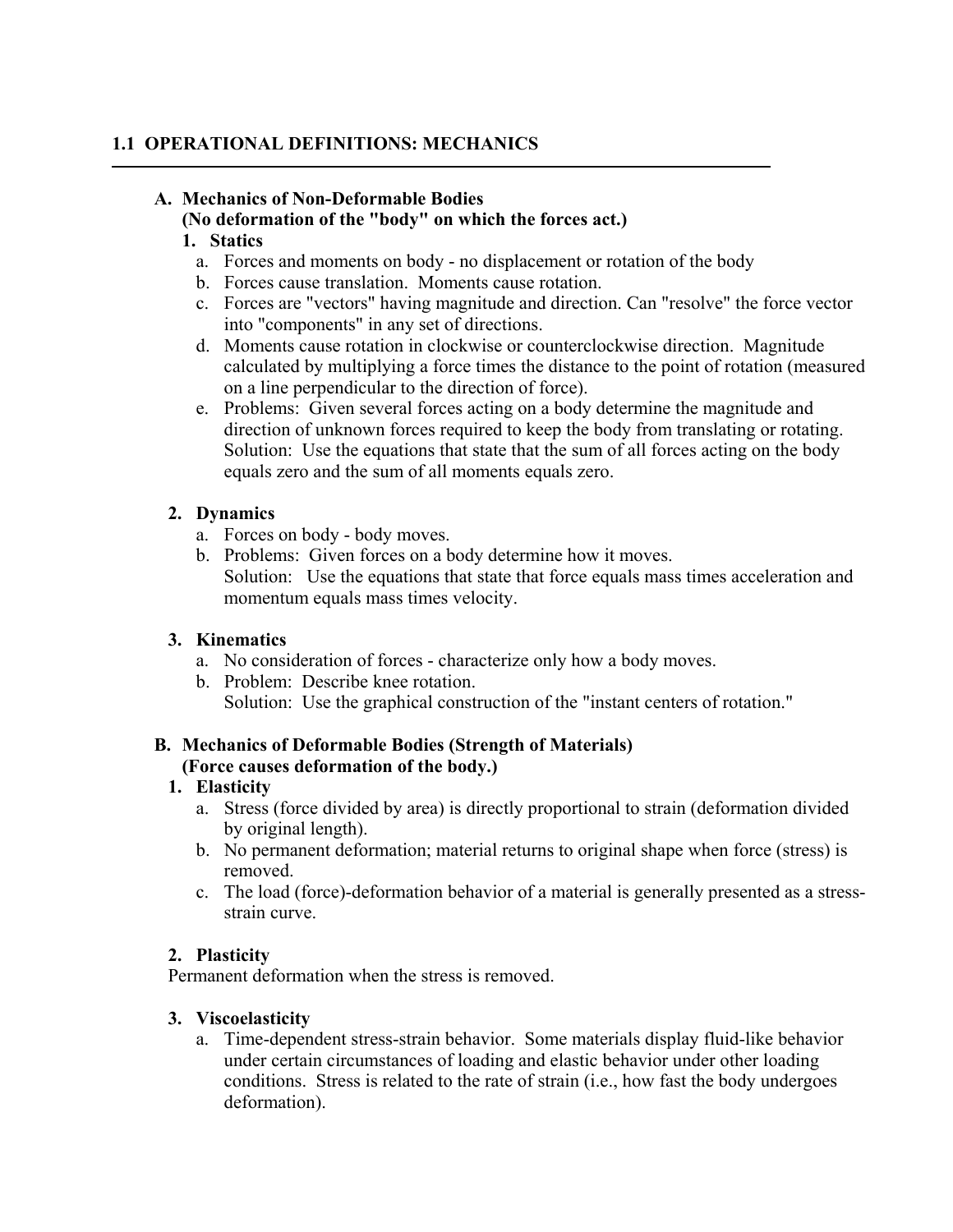- b. Bone and most natural materials and polymers are viscoelastic materials.
- c. Creep and stress relaxation.

#### **4. Viscosity**

- a. Behavior of fluids.
- b. Shear stress is related to shear strain rate.



Conventional mechanics deals with the load-deformation behavior of materials. This subject matter is also referred to as "strength of materials." The focus of conventional mechanics is often on issues related to strength because the objective is to predict, or design for, load-carrying capacity. The "bio" of biomechanics is associated a) with the study of material that has been synthesized by cells (i.e., extracellular matrix, ECM), and b) the effects of mechanical strain on cell behavior. Relative to cell behavior, it is the modulus of elasticity of the material that is the determinant of the strains experienced by the cells as a result of the loads imparted to the tissue (i.e., the ECM) as a result of the activities of daily living, or the abnormal conditions associated with exertion or disuse.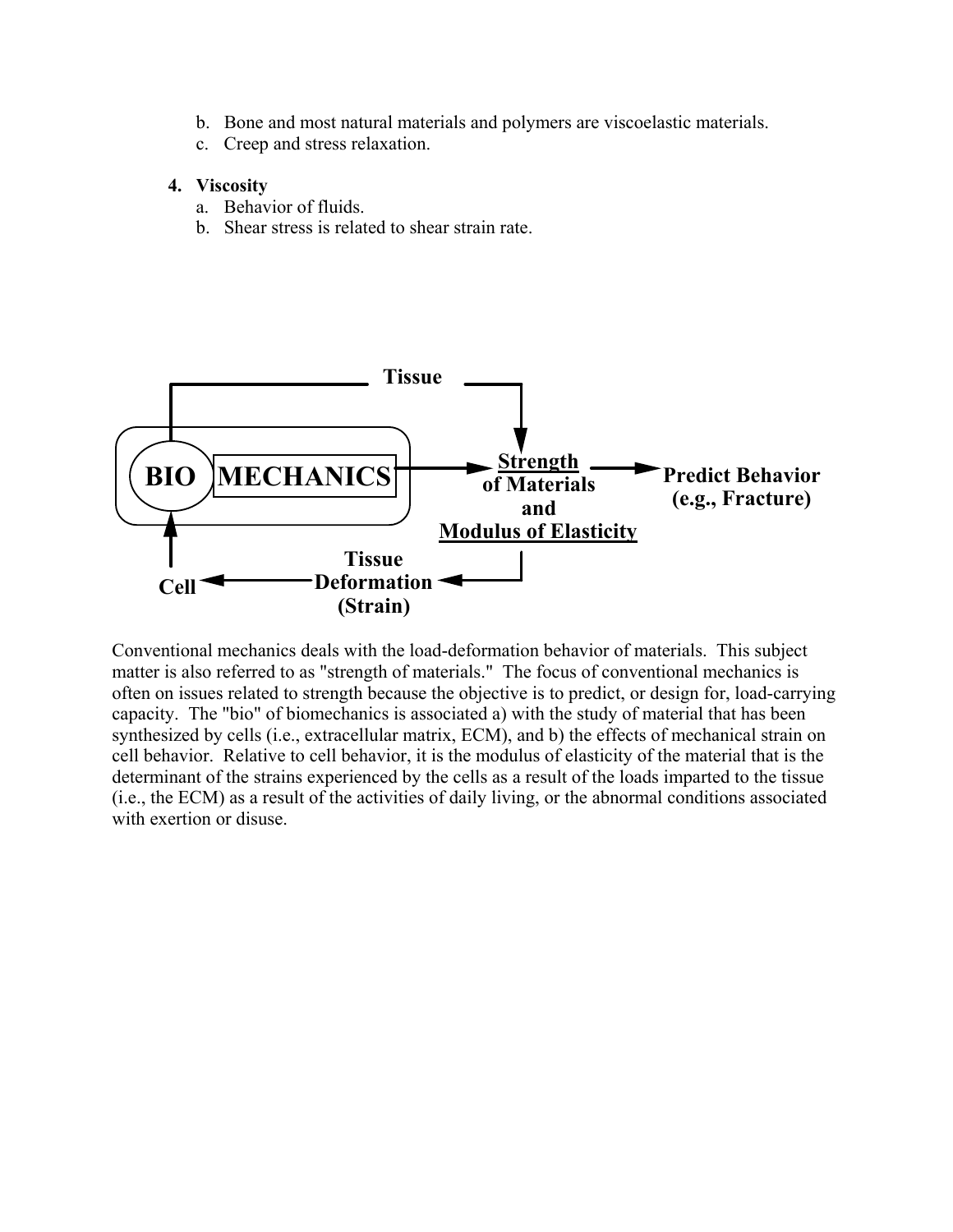

**soluble regulators**  Genotype **Phenotype soluble regulators** 

**Fig. 1.1**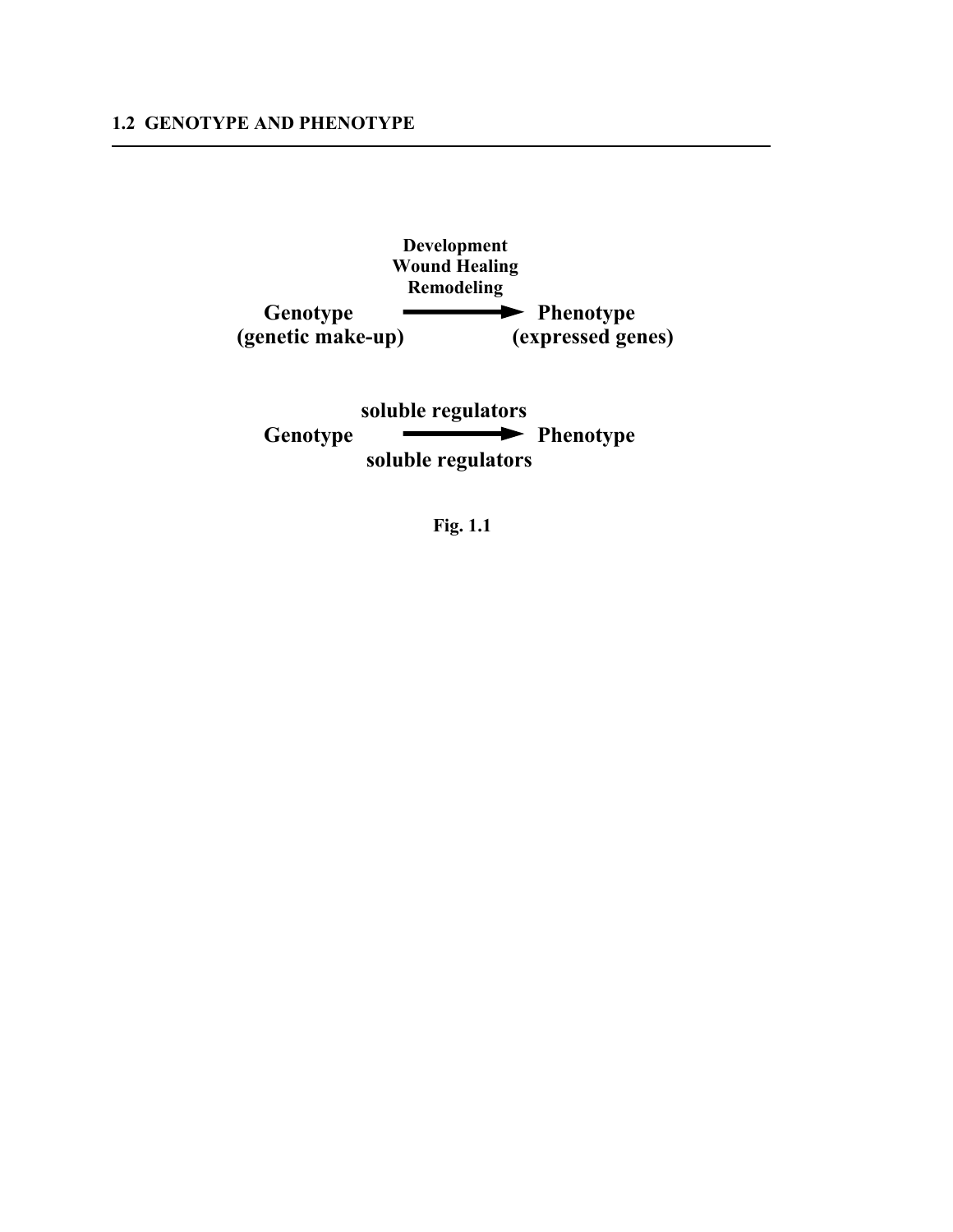### **1.3 THE WORKING PARADIGM: THE UNIT CELL PROCESS**

1.3.1 Describes a specific cell-matrix interaction. Usually it describes the induction of a specific phenotype of the protagonist cell by an insoluble substrate.

1.3.2 Confined conceptually in a control volume  $dV$  (Fig. 1.2). Order of magnitude: 10  $\mu$ m<sup>3</sup>.

1.3.3 Regulated by diffusible substances which enter into and exit from control volume. These substances regulate the cell-matrix interaction. Also regulated by mechanical forces which act by deforming the matrix, thereby modulating the cell-matrix interaction.

1.3.4 The cell-matrix interaction is a highly specific process: the cooperative configurational interaction between ligand and receptor. Usually both ligand and receptor are macromolecules, each with a highly specific configuration.

1.3.5 Can be reproducibly demonstrated (or rejected) *in vitro*. Falsifiability of each model of cellmatrix interaction.

1.3.6 Scale: small enough to be reproduced *in vitro* and large enough to have significant physiological content.

1.3.7 Forms a conceptual bridge between *in vitro and in vivo* phenomena.



**Fig. 1.2 Unit cell process confined conceptually in a control volume, dV. It describes the induction of a particular phenotype of a cell by a soluble regulator and a substrate (acting as an insoluble regulator).**